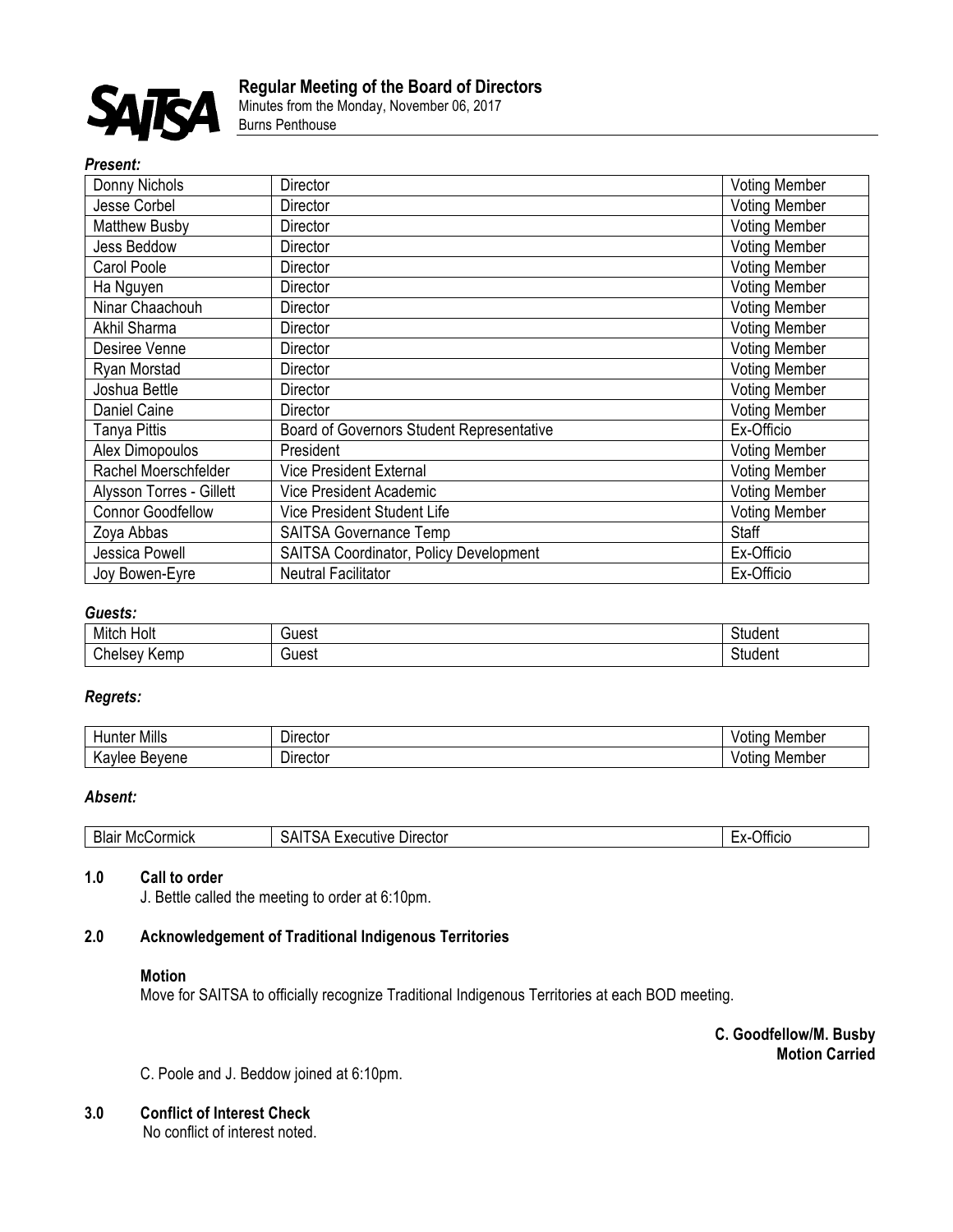# **4.0 Approval of the Agenda**

**Motion**

Move to amend the agenda to table 9.3 Approve Annual Report to the December meeting, add 10.2 Chair's Address and 10.3 SAITSA Scholarships available for BOD members.

**J. Bettle/ D. Caine Motion Carried**

## **Motion**

Move to approve the amended agenda as presented.

**J. Bettle/ M. Busby Motion Carried**

## **5.0 Adoption of Minutes**

#### **Motion**

Move to approve the BOD meeting minutes from Monday October 25, 2017 with amendments, to correct the names for D. Caine and C. Kemp.

> **H. Nguyen /J. Corbel Motion Carried**

## **6.0 Individual Reports**

- **6.1** A. Dimopoulos, President
- **6.2** R. Moerschfelder, Vice President External
- **6.3** A. Torres-Gillett, Vice President Academic
- **6.4** C. Goodfellow, Vice President Student Life
- **6.5** T. Pittis, Board of Governors Student Representative
- **6.6** B. McCormick, Executive Director

Verbal reports were provided by A. Dimopoulos, R. Moerschfelder, A. Torres-Gillet, C. Goodfellow and T. Pittis. A. Dimpoulos presented on behalf of B. McCormick. Written reports were circulated prior to the meeting.

#### **7.0 Committee Reports**

Committee reports were not presented at the meeting, as committees have not yet commenced.

## **8.0 Action Items**

- **8.1** Send committee requests to President and Chair by next meeting (Board) completed
- **8.2** Governance Committee to create Chair & Vice Chair descriptions ongoing
- **8.3** Send Professional Development requests to the Chair ongoing

## **9.0 Business Items**

**9.1 Ratify the results from the secret ballot for selection of BOD Chair and BOD Vice Chair (2 minutes)**

#### **Motion**

Move to ratify the selection of BOD Chair and BOD Vice Chair. J. Bettle and J. Corbel abstained.

> **J. Beddow/ M. Busby Motion Carried**

## **9.2 Ratify Committee Membership Standing/Ad-Hoc**

**J. Beddow/ C. Poole Motion Carried** 

#### **Motion**

Ratify committee members as presented by J. Bettle and A. Dimopoulos and as follows: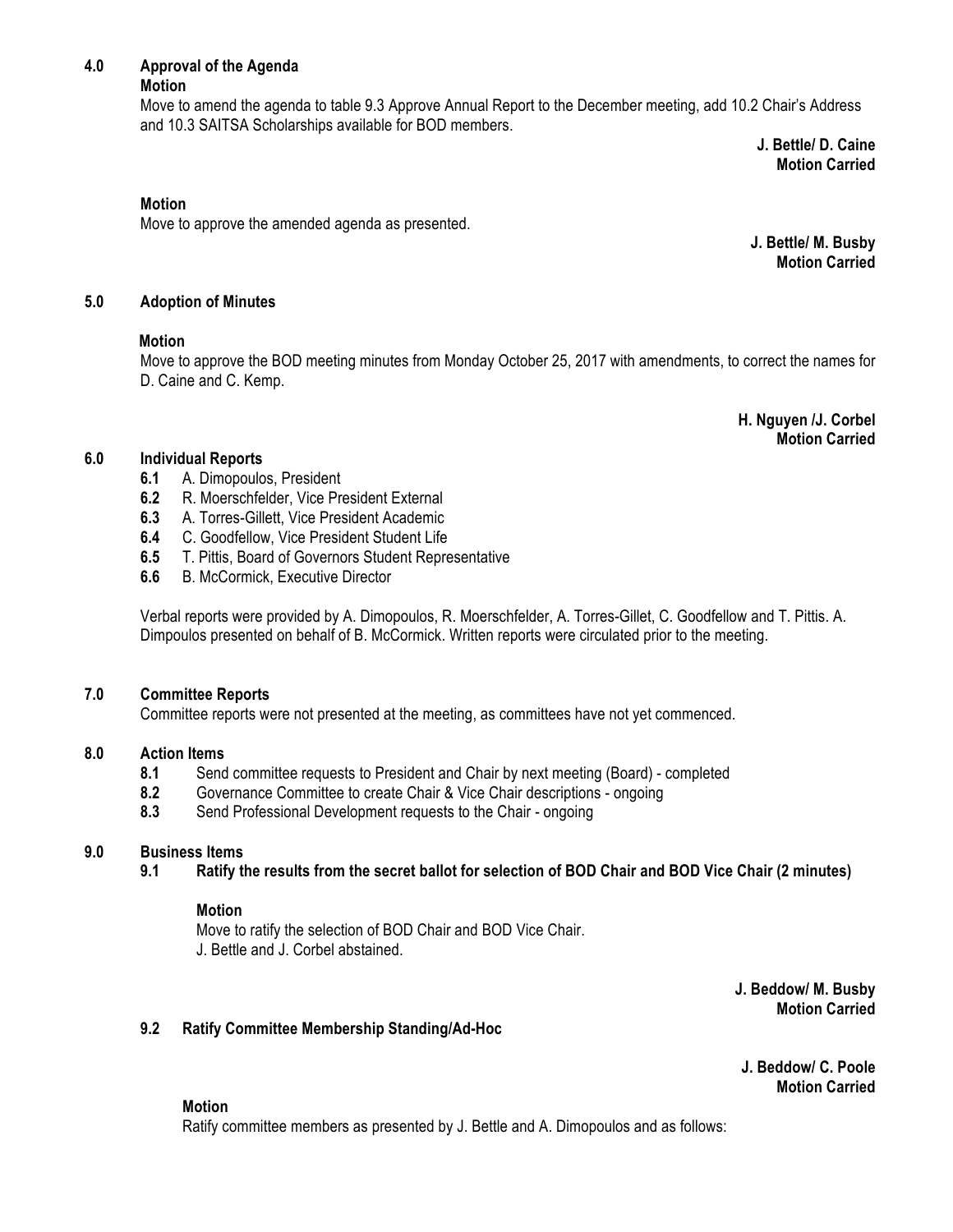#### **COMMITTEE MEMBERSHIP 2017-2018:**

## Finance:

- o Alex Dimopoulos
- o Ryan Morstad
- o Kaylee Beyene
- o Hunter Mills<br>○ Justin Samuel
- o Justin Samuel Student at Large<br>
o Mitch Holt Student at Large
	-
- o Mitch Holt Student at Large

Governance:

- o Tanya Pittis
- o Desiree Venne
- o Alysson Torres
- o Alex Dimopoulos
- o Kaylee Beyene
- o Daniel C

Campus Life:

- o Connor Goodfellow
- o Akhil Sharma
- o Ryan Morstad
- o Desiree Venne
- o Donny Nichols
- o Jess Beddow

#### **Strategic Planning:**

- o Alex Dimopoulos
- o Alysson Torres
- o Josh Bettle
- o Ninar Chaachouch
- Carol Poole<br>○ Mitch Holt
- 

o Mitch Holt - Student at Large

## Advocacy:

- o Rachel Moerschfelder
- o Ha (Phuong) Nguyen
- o Akhil Sharma
- o Josh Bettle
- o Tanya Pittis
- o Ninar Chaachouch
- o Donny Nichols
- o Jess Beddow